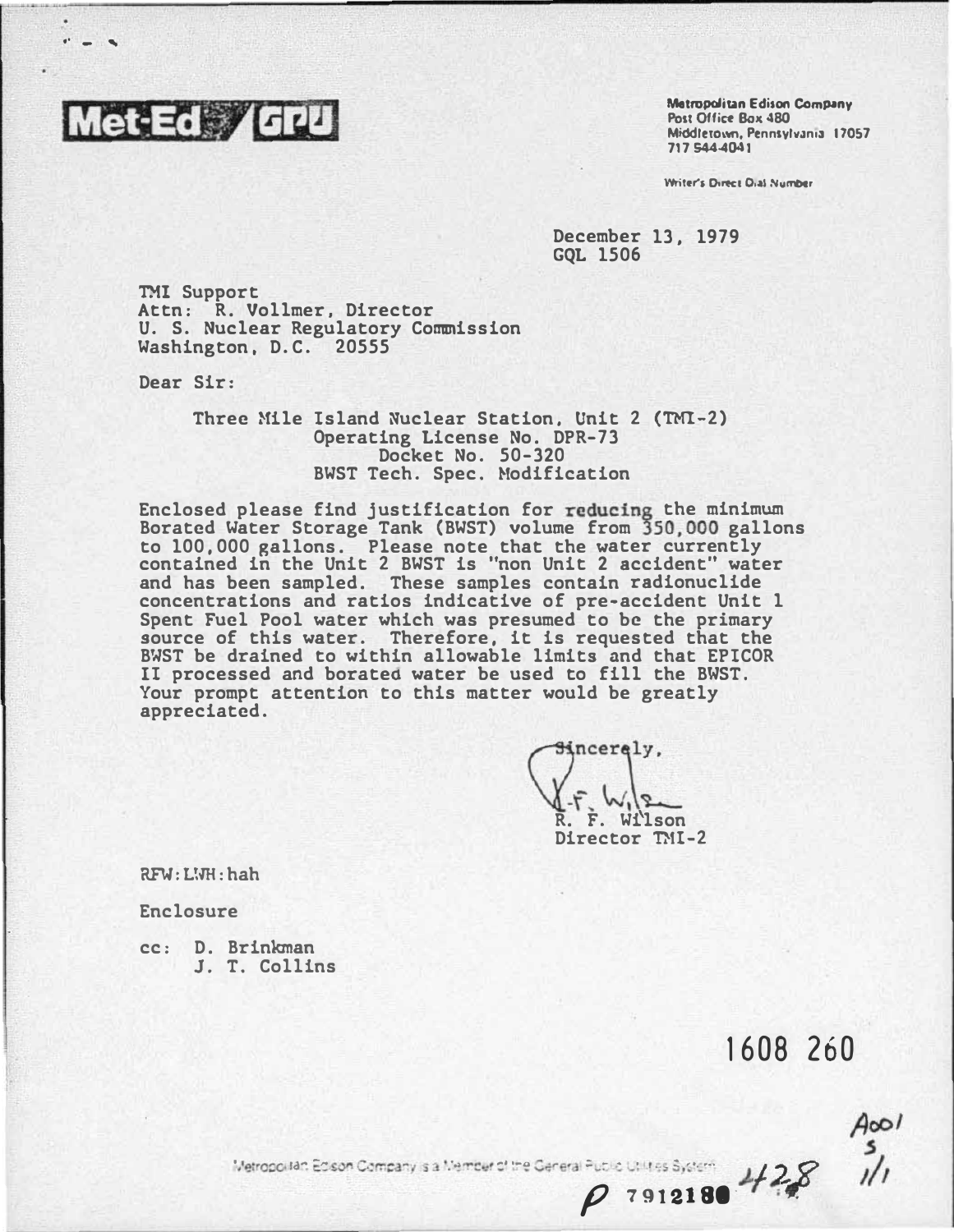The proposed Technical Specifications currently limit the minimum Borated Water Storage Tank (BWST) inventory to 350,000 gallons (Reference Page 3.1-1 paragraph 3.1.1.1 TMI-2 Tech. Spec., Appendix A) which was based on the core decay heat rate in June 1979. Extrapolated calculations for a December 14, 1979 core decay heat generation rate show that there is at least three days core cooling capacity with a minimum of 100,000 gallons (see Appendix A) . Three days would allow sufficient time to provide borated water to the BWST from other water sources. The alternatives which would be used prior to cooling water from the BWST are described in Emergency Procedure 34 (EP-34) .

... '

The existing Unit II BWST inventory is approximately 460,000 gallons. Upon approval of the above proposed changes we woald commence transfer of approximately 360,000 gallons to Unit I BWST and EPICOR I consistant with necessary clean up and processing restrictions. This would leave a minimum of 100,000 gallons of borated water in the Unit II BWST at all times. Refill/boration could then commence from EPICOR II at a controlled but less critical pace. (EPICOR II effluent would, of course, be checked for compatability with BWST chemistry requirements and doped with  $H_3BO_3$  to meet the 3,500 ppm Boron minimum requirement prior to being pumped into the Unit II BWST).

Use of the Unit II BWST for storage of EPICOR II effluent will minimize the total quantity of processed water which must be disposed of through the ultimate disposal method finally adopted for TMI-2.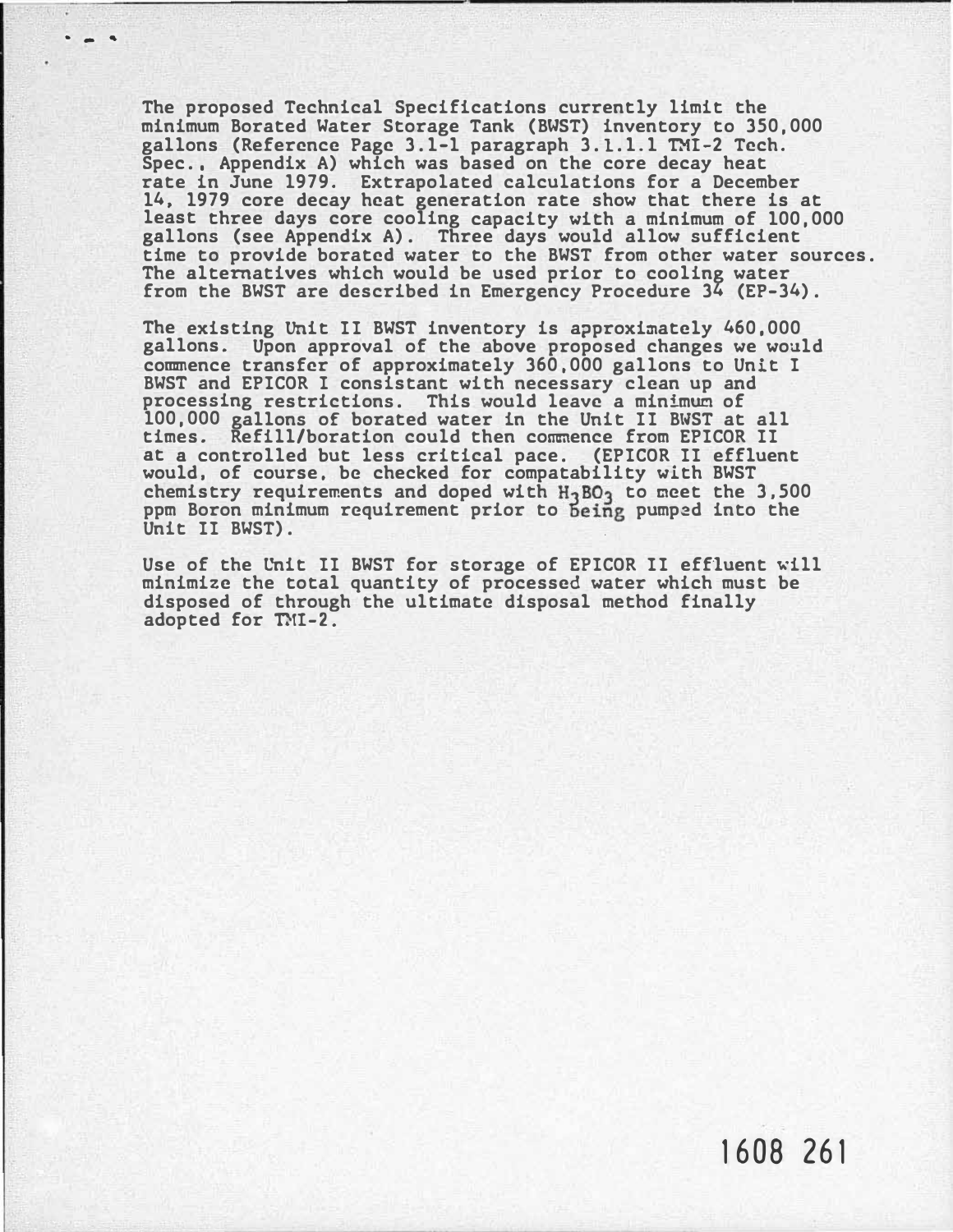## APPENDIX "A"

## Minimum Required BWST Inventory

Design Case:

 $\cdot$  . .

 $\cdot$   $\cdot$ 

Provide three days supply of cooling water for a break in the Reactor Coolant pressure boundry on the reactor· outlet piping at or below the elevation of the Decay Heat letdown line at its' connection to the hot leg. Core decay heat to be rc�oved thru sensible heating of Reactor Make-up (no steam cooling credit). Cooling path would be from the BWST thru a Make-up pump to a Reactor cold leg; thru the core and out the break to the Reactor Building sump.

Decay Heat (December 14, 1979) 1.06  $x$  10<sup>6</sup> BTU/hr. BWST maximum temperature 90°F; Break outlet temperature  $\angle 212$ °F assume 200°F Required feed rate = <u>q Decay Reat</u> h'<sub>200</sub>° – h'<sub>90</sub>°  $1.06 \times 10^6$  BTU/hr. 110 BTU/lbm  $m$  feed = 9636. LBM/hr. or 19.34 gpm

3 days ct 19.34 gpm is 83,555 gallons total feed

BWST internal diameter is  $37' - 6''$  and the centerline of the  $20''$ discharge nozzle is  $2'$  -  $2''$  above the bottom of the tank (Ref. Pittsburgh -Des Moines Steel Company Drawing E-2, Contract 11011; TMI File 07-34-0102).

Therefore at 5261 gal/ft the dead storage is less than 16,500 gallons. and,

|  | 16500 gallons     | dead storage           |
|--|-------------------|------------------------|
|  | $+ 83500$ gallons | 3 days inventory       |
|  | 100,000 gallons   | minimum BWST inventory |

For reference this is equivalent to 12.1 feet of BWST level.

1608 262